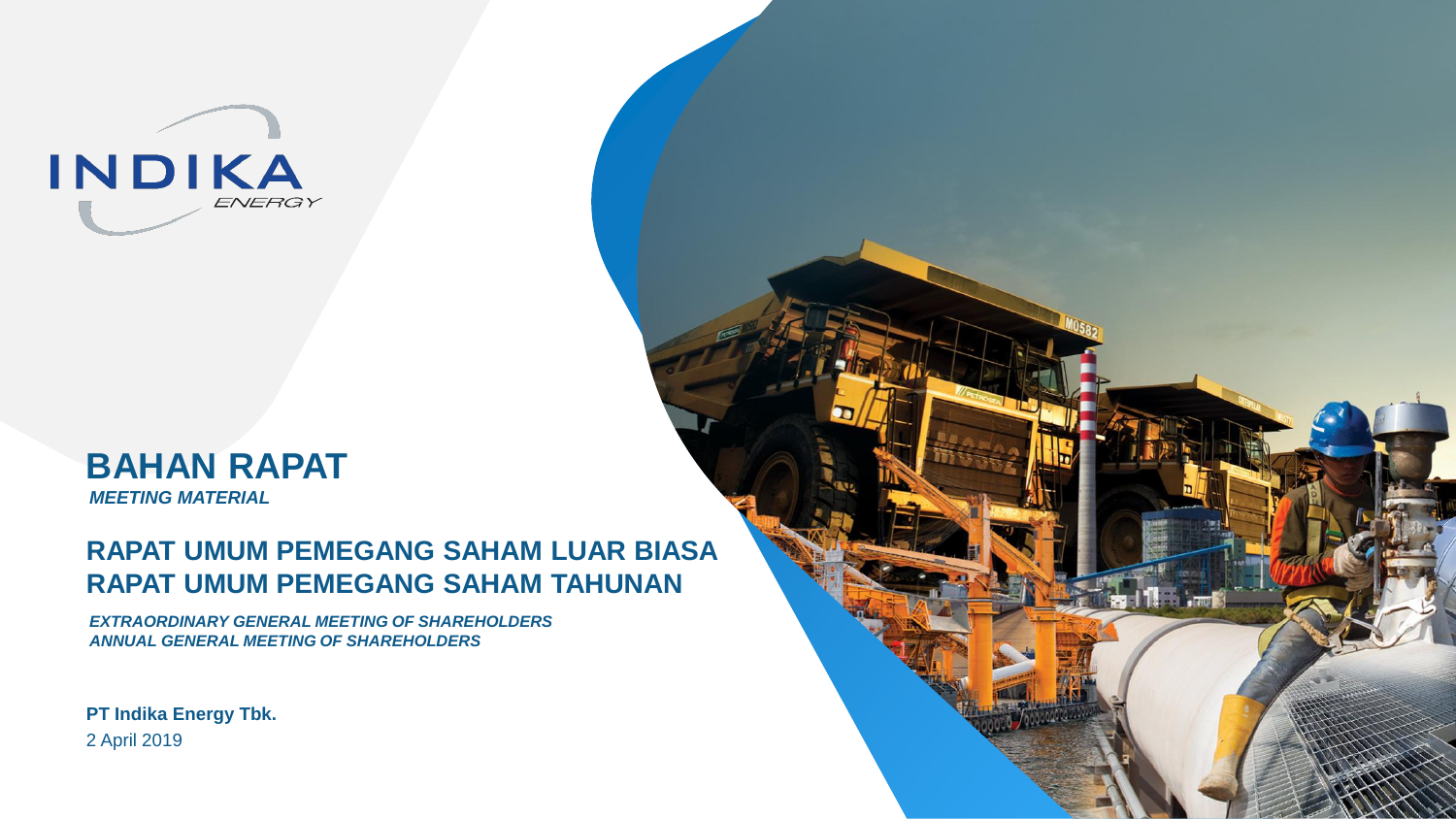# **RAPAT UMUM PEMEGANG SAHAM LUAR BIASA DAN RAPAT UMUM PEMEGANG SAHAM TAHUNAN**

*EXTRAORDINARY GENERAL MEETING OF SHAREHOLDERS AND ANNUAL GENERAL MEETING OF SHAREHOLDERS*

Rapat Umum Pemegang Saham Luar Biasa ("**RUPSLB**") dan Rapat Umum Pemegang Saham Tahunan ("**RUPST**") PT Indika Energy Tbk. ("Perseroan") (RUPSLB dan RUPST secara bersama-sama akan disebut sebagai "**Rapat**") akan diselenggarakan pada:

| Hari/tanggal  | : Kamis, 25 April 2019          |  |
|---------------|---------------------------------|--|
| Waktu         | : 13.00 WIB - selesai           |  |
| <b>Tempat</b> | : Gedung Balai Kartini          |  |
|               | Ruang Ballroom Mawar Lantai 2   |  |
|               | Jl. Jend. Gatot Subroto Kav. 37 |  |
|               | Kuningan Timur                  |  |
|               | Jakarta 12950                   |  |

*Extraordinary General Meeting of Shareholders ("EGMS") and Annual General Meeting of Shareholders ("AGMS") of PT Indika Energy Tbk. ("the Company")(EGMS and AGMS collectively referred to as "Meeting") will be held on:*

| Day/date | : Thursday, 25 April 2019       |
|----------|---------------------------------|
| Time     | : 13.00 WIB - finish            |
| Venue    | : Gedung Balai Kartini          |
|          | Ballroom Mawar 2nd Floor        |
|          | Jl. Jend. Gatot Subroto Kav. 37 |
|          | <b>Kuningan Timur</b>           |
|          | Jakarta 12950                   |
|          |                                 |

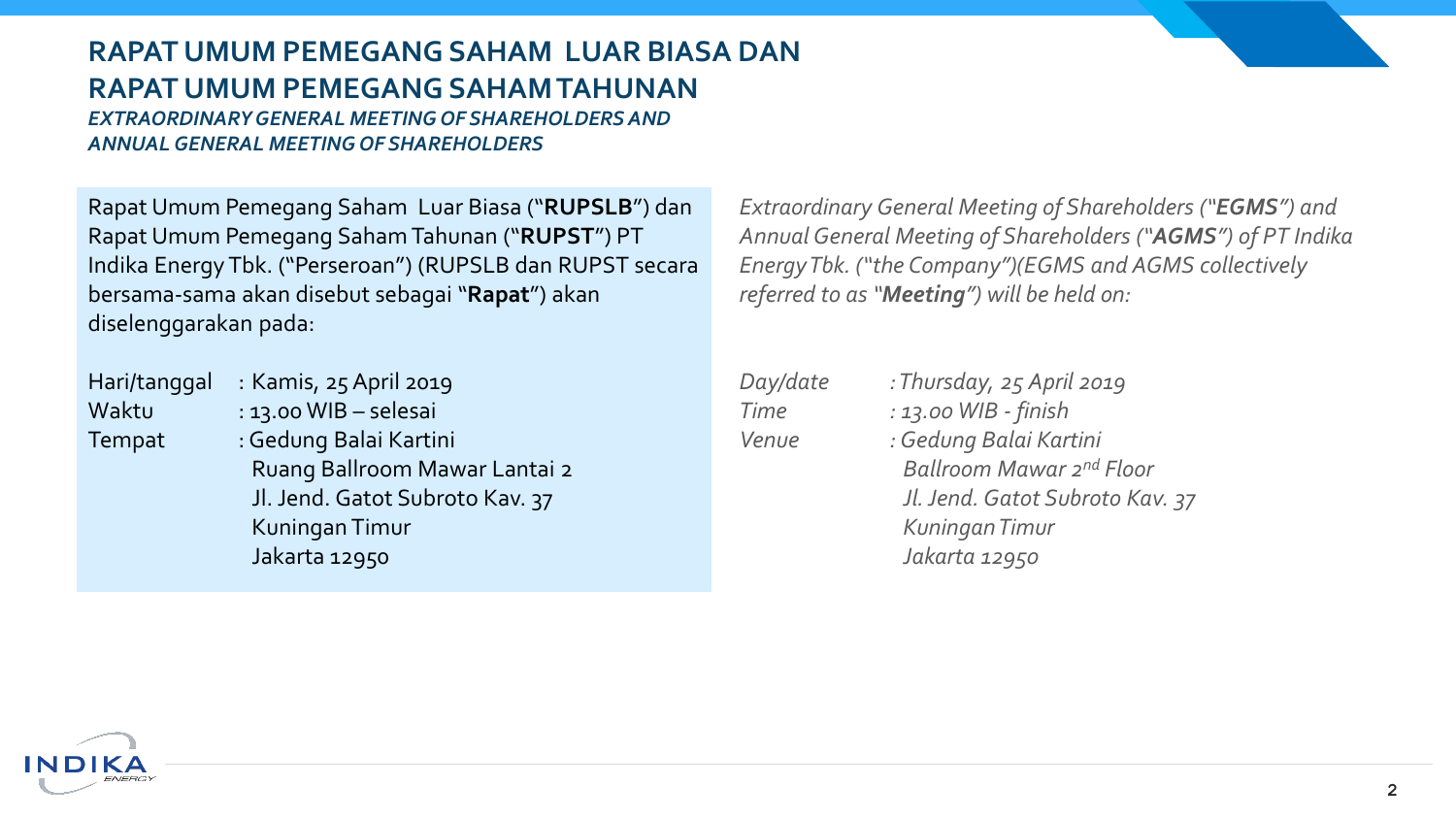# **MATA ACARA RAPAT**

*AGENDA OF THE MEETING*

INDIK

#### **RAPAT UMUM PEMEGANG SAHAM LUAR BIASA**

PerubahanAnggaran Dasar Perseroan.

## **RAPAT UMUM PEMEGANG SAHAMTAHUNAN**

- 1. Penyampaian dan persetujuan laporan tahunan Perseroan, laporan pertanggungjawaban Direksi, dan laporan tugas pengawasan Dewan Komisaris untuk tahun buku yang berakhir pada tanggal 31 Desember 2018 ("**Tahun Buku 2018**").
- 2. Penyampaian dan pengesahan laporan keuangan Perseroan yang memuat neraca dan perhitungan laba rugi Perseron untuk Tahun Buku 2018.
- 3. Persetujuan penggunaan laba bersih Perseroan untuk Tahun Buku 2018.
- 4. Penunjukan Akuntan Publik atau Kantor Akuntan Publik untuk melakukan audit atas laporan keuangan Perseroan untuk tahun buku yang berakhir pada tanggal 31 Desember 2019.
- 5. Persetujuan perubahan susunan Dewan Komisaris dan Direksi Perseroan.
- 6. Penetapan remunerasi bagi anggota Dewan Komisaris dan Direksi Perseroan untuk tahun 2019.

# *EXTRAORDINARYGENERAL MEETING OFSHAREHOLDERS*

Amendment to the Company's Article of Association.

# *ANNUALGENERAL MEETING OF SHAREHOLDERS*

- *1. Submission and approval of the Company's annual report, accountability report of the Board of Directors, and supervisory report of the Board of Commissioners for the financial year ended on 31 December 2018 ("FinancialYear 2018").*
- *2. Submission and ratification of the Company's financial report that consist of balance sheet and statement of profit and loss for FinancialYear 2018.*
- *3. Approve of use of the Company's net profit for Financial Year 2018.*
- *4. Appointment of Public Accountant or Public Accountant Office to conduct audit for the Company's financial report for the financial year ended on 31 December 2019.*
- *5. Approval of amendment to the Board of Commissioners and Board of Directors of the Company.*
- *6. Determination of remuneration for the member of Board of Commissioners and Board of Directors for 2019.*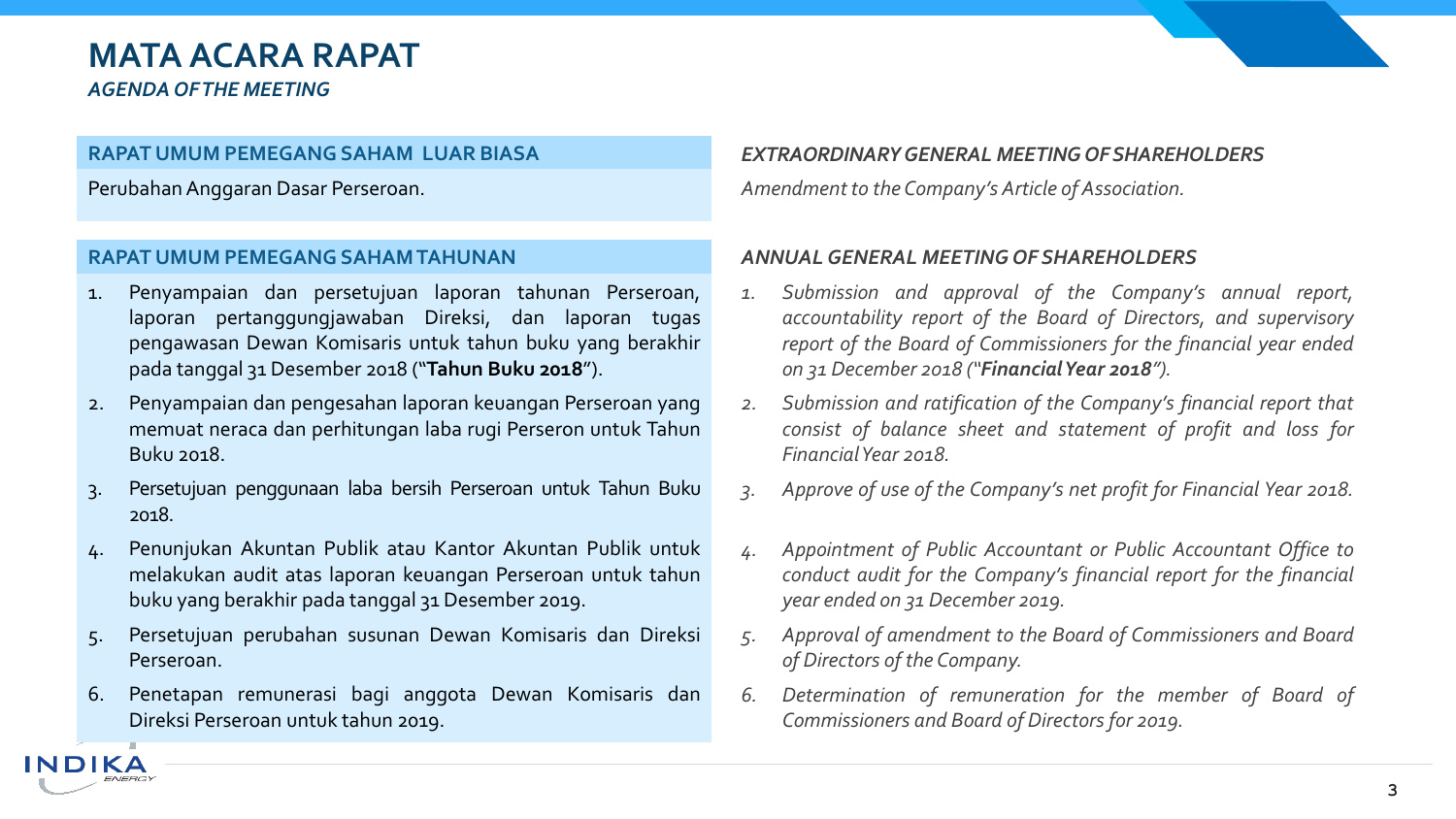# **MATA ACARA RAPAT UMUM PEMEGANG SAHAM LUAR BIASA**

*AGENDA OF THE EXTRAORDINARY GENERAL MEETING OF SHAREHOLDERS* 

#### **PerubahanAnggaran Dasar Perseroan**

IND

Mata acara ini mencakup persetujuan perubahan beberapa ketentuan dalamAnggaran Dasar Perseroan ("**Anggaran Dasar**") sebagai berikut:

- a. Perubahan **Pasal 3** Anggaran Dasar tentang Maksud dan Tujuan. Perubahan ini dilakukan dalam rangka memenuhi persyaratan dan ketentuan sebagaimana diatur dalam Peraturan Pemerintah No.24 tahun 2018 tentang Pelayanan Perizinan Berusaha Terintegrasi Secara Elektronik, dan oleh karenanya bukan termasuk perubahan kegiatan usaha utama Perseroan sebagaimana diatur dalam Peraturan Bapepam-LK No.IX.E.2 tentang Transaksi Material dan Perubahan Kegiatan Usaha Utama.
- b. Perubahan **Pasal 14 Ayat 2** tentang Masa Jabatan Direksi dan **Pasal 17 Ayat 3** tentang Masa Jabatan Dewan Komisaris. Perseroan bermaksud untuk mengubah masa jabatan Direksi dan Dewan Komisaris Perseroan dari semula diangkat dan berakhir pada saat ditutupnya RUPST kedua setelah tanggal pengangkatannya menjadi diangkat dan berakhir pada saat ditutupnya RUPST ketiga setelah tanggal pengangkatannya untuk meningkatkan kinerja setiap dan seluruh anggota dari masing-masing Direksi dan Dewan Komisaris Perseroan.

### *Amendmentto the Company'sArticle of Association*

*This agenda cover approval to amend certain provisions under the Company's Article of Association ("Article of Association") as follows:*

- *a. Amendment to Article 3 of the Article of Association regarding the Objective and Purpose. This amendment is in order to comply with the requirements and provision governed under Government Regulation No.24 of 2018 on Electronic Integrated Business Licensing Services and, to that extent, it shall not constitute changes in core business as governed under Bapepam-LK Rule No.IX.E.2 on Material Transactions and Changesin Core Business.*
- *b. Amendment to Article 14 paragraph 2 of the Articles of Association regarding terms of service of the Board of Directors and amendment to Article 17 paragraph 3 of the Article of Association regarding terms of service of the Board of Commissioners where the Company intends to amend the term of service for the Board of Directors and Board of Commissioners of the Company from previously appointed and shall expire upon closing of the second AGMS after such appointment to become appointed and shall expire upon closing of the third AGMS after such appointment to improve the performance of each and all members of the Board of Directors and Board ofCommissioners oftheCompany.*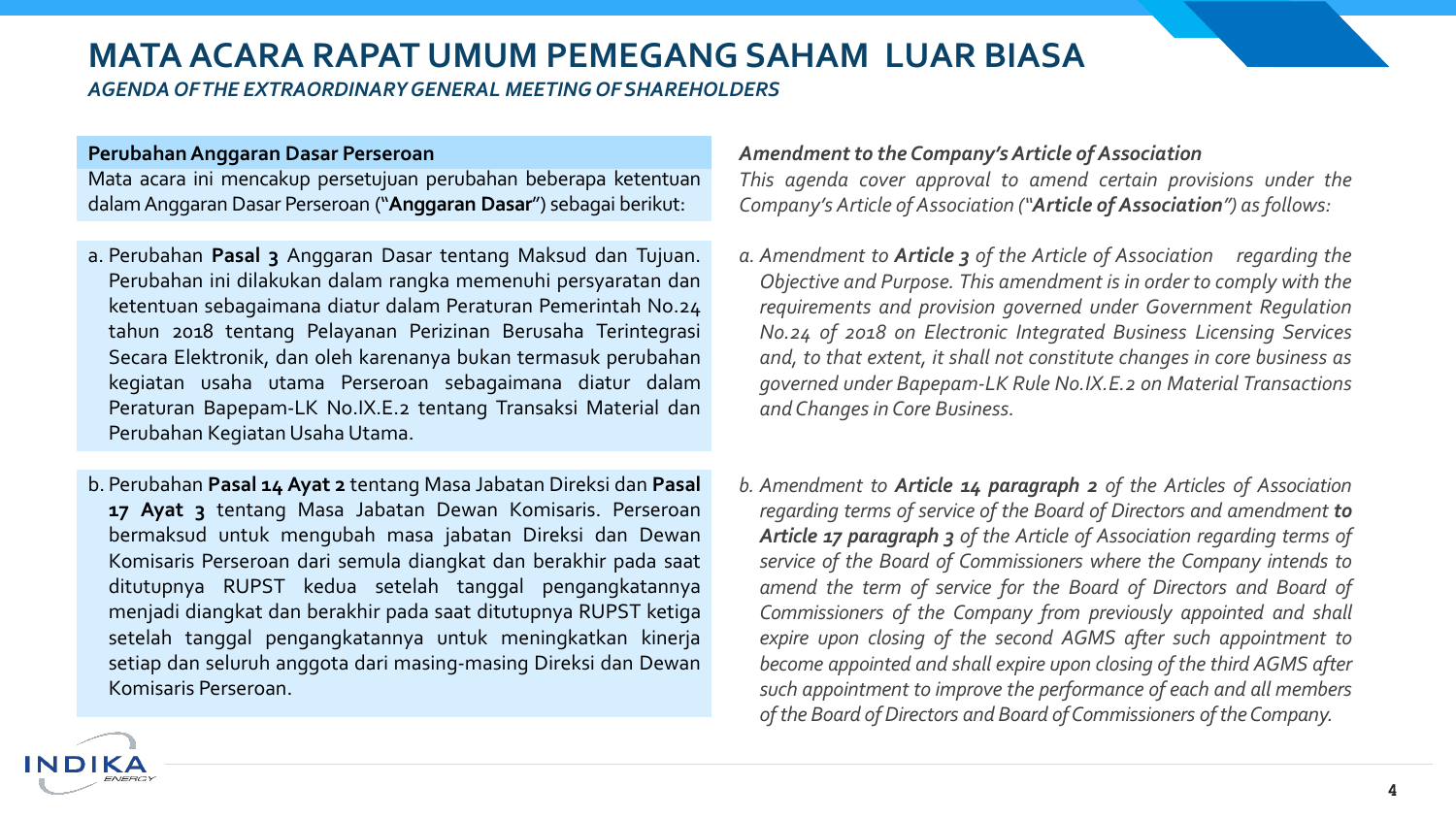*AGENDA OF THE ANNUAL GENERAL MEETING OF SHAREHOLDERS* 

#### **MATAACARA PERTAMA**

ND

Penyampaian dan persetujuan laporan tahunan Perseroan, laporan pertanggungjawaban Direksi, dan laporan tugas pengawasan Dewan Komisaris untuk tahun buku yang berakhir pada tanggal 31 Desember 2018 ("**Tahun Buku 2018**").

Penjelasan: Mata acara ini ini mencakup persetujuan sesuai persyaratan Pasal 20 ayat 5 Anggaran Dasar dan Pasal 69 dan 78 Undang-Undang No.40 tahun 2007 tentang Perseroan Terbatas ("**UUPT**"), bahwa masing-masing laporan tahunan Perseroan, laporan pertanggungjawaban Direksi Perseroan, dan laporan tugas pengawasan Dewan Komisaris Perseroan harus mendapatkan persetujuan dari RapatUmum Pemegang Saham.

#### *FIRST AGENDA*

*Submission and approval of the Company's annual report, accountability report of the Board of Directors, and supervisory report of the Board of Commissioners for the financial year ended on 31 December 2018 ("FinancialYear 2018").*

*Description: This agenda covers approvals as required under Article 20 paragraph 5 of the Articles of Association and Articles 69 and 78 of Law No.40 of 2007 concerning Limited Liability Company ("Company Law"), that the Company's annual report, accountability report of the Board of Directors and supervisory report of the Board of Commissioners of the Company shall, respectively, obtain approval from the General Meeting of Shareholders.*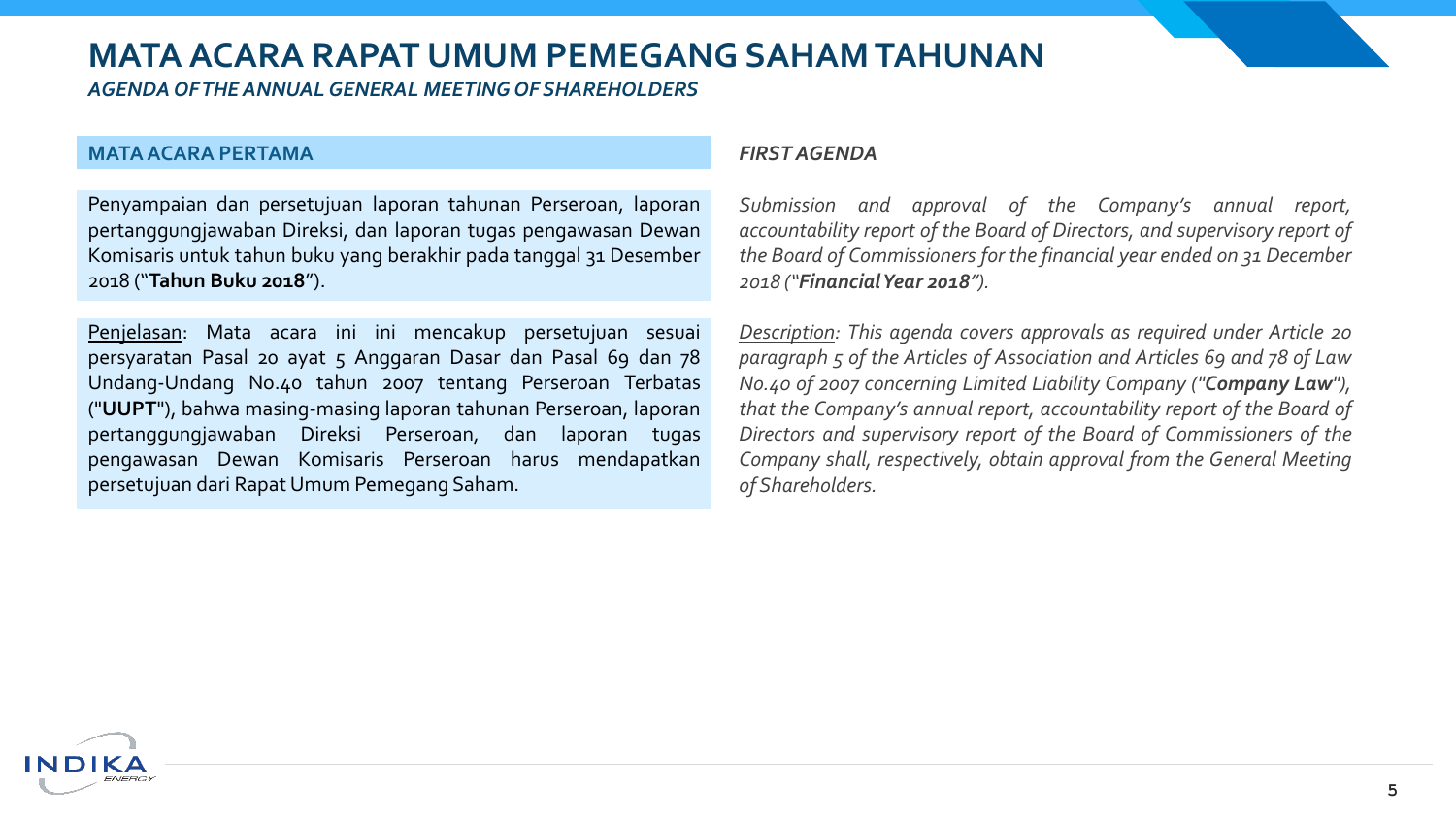*AGENDA OF THE ANNUAL GENERAL MEETING OF SHAREHOLDERS* 

### **MATAACARA KEDUA**

Penyampaian dan pengesahan laporan keuangan Perseroan yang memuat neraca dan perhitungan laba rugi Perseron untuk Tahun Buku 2018.

Penjelasan: Mata acara ini mencakup persetujuan sesuai persyaratan Pasal 20 ayat 5 dan ayat 6 Anggaran Dasar dan Pasal 69 UUPT, bahwa Laporan Keuangan yang memuat Neraca dan Perhitungan Laba Rugi Perseroan untuk tahun buku yang berakhir tanggal 31 Desember 2018 harus mendapatkan pengesahan dari Rapat Umum Pemegang Saham.

## **MATAACARA KETIGA**

INDI

Persetujuan penggunaan laba bersih Perseroan untuk Tahun Buku 2018.

Penjelasan: Mata acara ini mencakup persetujuan sesuai persyaratan Pasal 21 ayat 1 Anggaran Dasar dan Pasal 70 dan 71 UUPT, bahwa penggunaan laba bersih Perseroan harus mendapatkan pengesahan dari RapatUmum Pemegang Saham.

### *SECONDAGENDA*

*Submission and ratification of the Company's financial report that consist of balance sheet and statement of profit and loss for Financial Year 2018.*

*Description: This agenda covers the approval as required under Article 20 paragraphs 5 and 6 of Articles of Association and Article 69 of the Company Law that the Company's Financial Report consisting Balance Sheet and Statement of Profit or Loss of the Company for the financial year ended on 31 December 2018 shall obtain approval from the General Meeting of Shareholders.*

### *THIRDAGENDA*

*Approve of use of the Company's net profit for FinancialYear 2018.*

*Description: This agenda covers the approval as required under Article 21 paragraph 1 of the Articles of Association and Article 70 and 71 of the Company Law, that the use of net profits of the Company shall obtain approval from theGeneral Meeting of Shareholders.*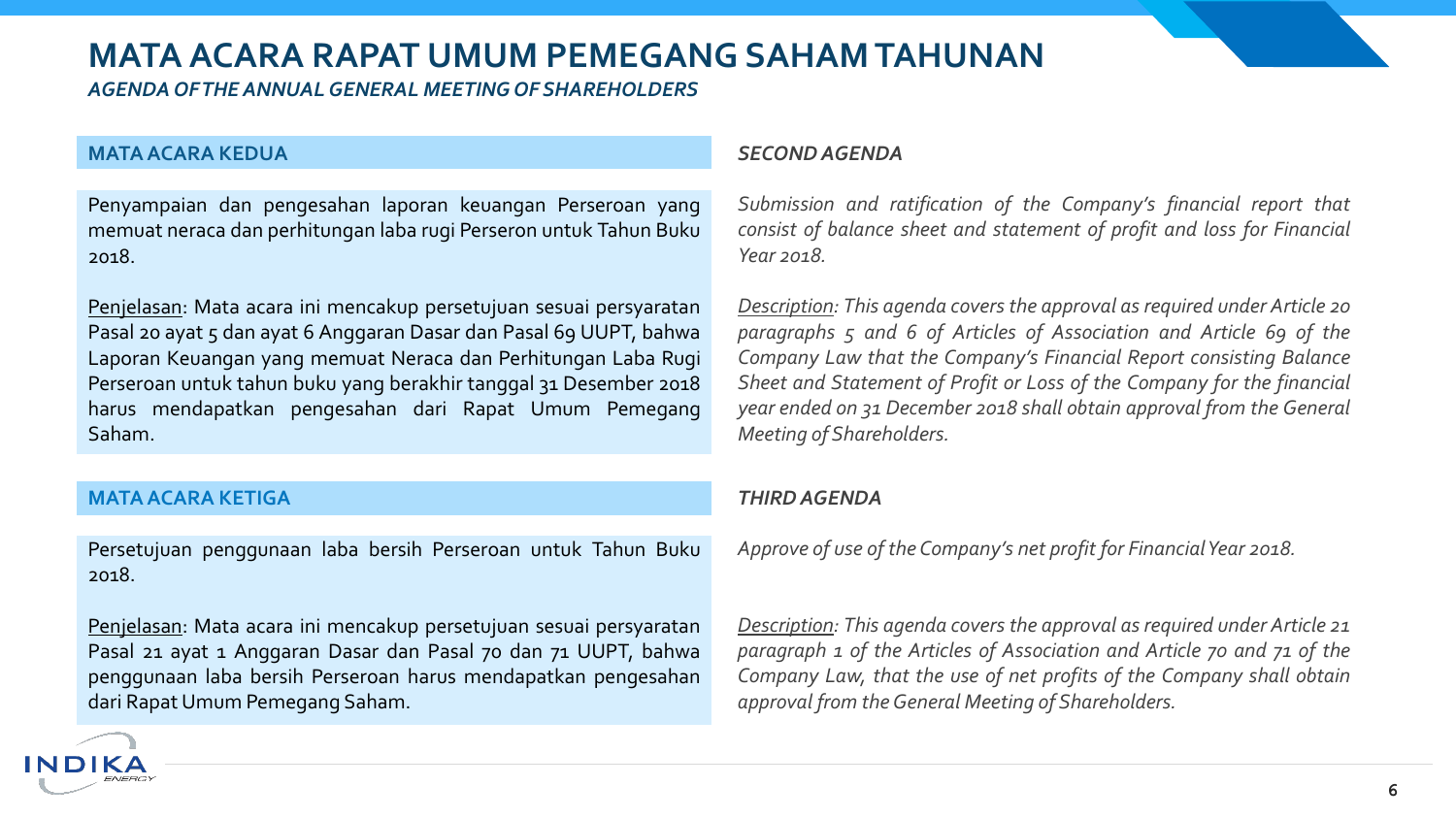*AGENDA OF THE ANNUAL GENERAL MEETING OF SHAREHOLDERS* 

#### **MATAACARA KEEMPAT**

Penunjukan Akuntan Publik atau Kantor Akuntan Publik untuk melakukan audit atas laporan keuangan Perseroan untuk tahun buku yang berakhir pada tanggal 31 Desember 2019.

Penjelasan: Mata acara ini mencakup persetujuan untuk penunjukan dan penetapan Akuntan Publik untuk mengaudit Laporan Keuangan Perseroan untuk tahun buku yang berakhir tanggal 31 Desember 2019.

### **MATAACARA KELIMA**

ND

Persetujuan perubahan susunan Dewan Komisaris dan Direksi Perseroan.

Penjelasan: Mata acara ini mencakup persetujuan untuk perubahan susunan Dewan Komisaris dan Direksi sesuai ketentuan Pasal 14 dan 17 Anggaran Dasar, dan Pasal 7 dan 23 Peraturan Otoritas Jasa Keuangan No.33/POJK.04/2014 tentang Direksi dan Dewan Komisaris Emiten atau Perusahaan Publik.

### *FOURTHAGENDA*

*Appointment of Public Accountant or Public Accountant Office to conduct audit for the Company's financial report for the financial year ended on 31 December 2019.*

*Description: This agenda covers approval for the appointment of Public Accountant to conduct an audit for the Company's Financial Report for the financial year ended on 31 December 2019.*

## *FIFTHAGENDA*

*Approval of amendment to the composition of the Board of Commissioners and the Board of Directors of the Company.*

*Description: This agenda covers approval for amendment of Board of Commissioners and Board of Directors compositions in accordance with Articles 14 and 17 of the Articles of Association and Articles 7 and 23 of Financial Services Authority Regulations No.33/POJK.04/2014 regarding the Board of Directors and the Board of Commissioners of the Issuers or Public Company.*